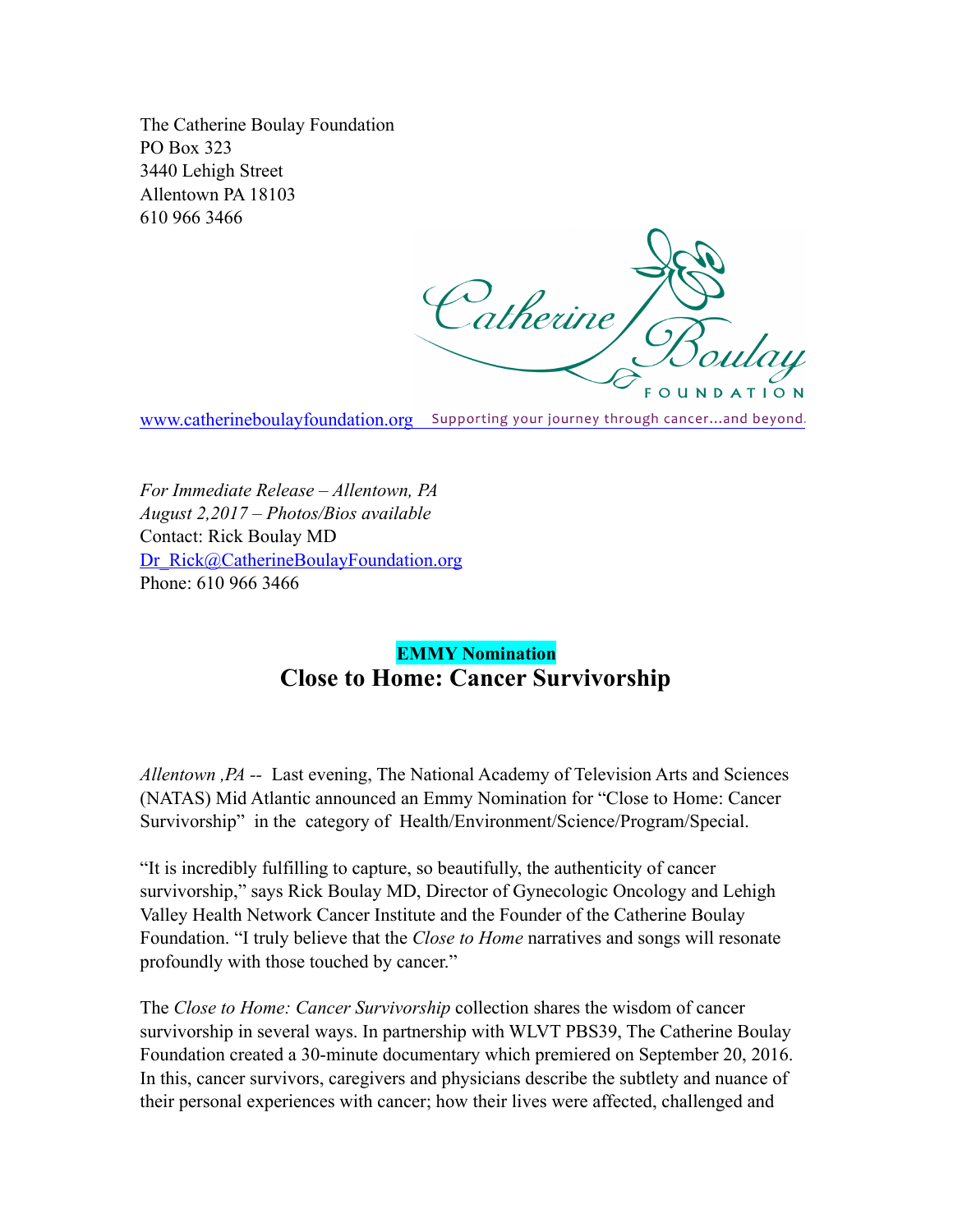changed and how they navigated those challenges. The result is a rich tapestry of collected wisdom spoken from those who live it each day. Additionally, because in the early part of a cancer diagnosis thirty minutes can feel like an eternity, several five minute videos on specific topics of survivorship – hope, fear, caregiving, cancer as a journey, spirituality, and advocacy – are available online for viewing at any time. Additionally, Dr Boulay has co-written and recorded a full length CD of 11 new songs as a companion musical collection to the videos. "The lyric of the song," says Boulay,"was inspired by the many cancer journeys I have been privileged to attend both as a physician and a caregiver."

In general, two types of cancer stories are published: the tragic tale of a cancer diagnosis and loss, and the heroic saga of a cancer diagnosis and achievement despite unbelievable odds. However as most patients with cancer live over five years, the most common narrative of survivorship lives somewhere in between. "Many people with cancer are quietly and completely transformed," states Dr. Boulay. "And the wisdom they share about their journeys is quite powerful." *Close to Home* captures the transformative power of shared stories.

"The passion to share the wisdom of survivorship stories and song has been in my blood for a long time. I'm returning a favor," says Boulay. Dr Boulay's wife, Julie Bolton, was diagnosed with leukemia eight years ago. "My wife's leukemia diagnosis rocked our young family," recalls Boulay. "I thought I knew this disease. Leukemia took my uncle leaving my adoptive cousin once again fatherless. And although this was twenty years ago, I expected the same for my family."

But times have changed. New drugs and treatment options are extending the landscape of the cancer journey. Now over two thirds of all cancer patients live over 5 years. Most of them are cured. "I'm happy to say, my wife is living well with her leukemia. During her eight years of treatment our family has witnessed: two high school graduation, one college graduation, one medical school enrollment, one high school valedictorian, and numerous musical and theatrical performances and a Freddy award," says Boulay.

Trouble is, he had essentially given these family experiences away. He held little hope of survival. Of an intact family. "You'd think with all the improvements in the cancers I treat, that I would somehow translate those benefits into my wife's treatment. Her survival. Her longevity. But I couldn't. I thought I knew this disease. And as my family entered the abyss of cancer diagnosis, help came from an unexpected places."

His patients' stories. And music.

His patients shared with him their wisdom of the cancer journey. How to talk to the kids. How to ask for and accept help. How to breathe. And he learned. And he grew. "I began to realize that they knew far more than I about managing a cancer diagnosis. I had the